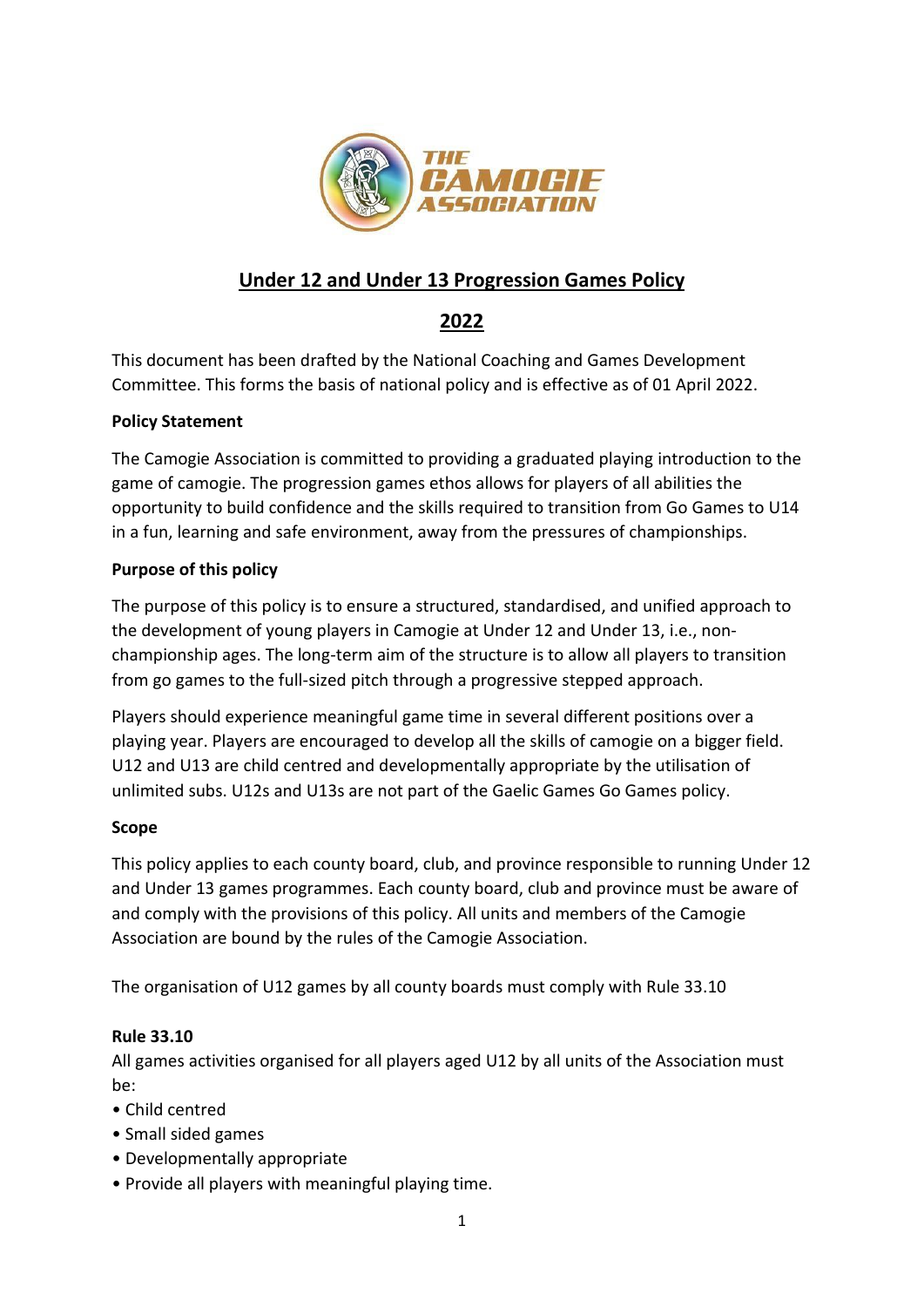#### **UNDER 12 Progression Games Policy Aim:**

*"To enable young camogie players to perform technical skills correctly and consistently. To support young camogie players with developing team-play."*

### **U12 Regulations**:

- 1. The U12 season shall be a mix of blitzes and / or leagues.
- 2. U12 Leagues & blitzes are subject to general rules of the Camogie Association.
- 3. Participants may play up as the age criteria rule in the official guide allows. (Rule 28.4)
- 4. No provision is made to publish scores or to play on a knock-out basis.
- 5. Full camogie gear to be worn for all matches (jersey/skorts or skirts /socks/helmet)
- 6. Where certificates/medals are presented in lieu of participation, the same certificate/medal must be presented to every participant.
- 7. Provision may be made for finals to take place, provided that participating teams have played a minimum of four league/qualifier games.
- 8. Where possible, every division should have an even number of teams and every teams should play a final.
- 9. Teams should be a maximum of 13- a -side for U12. Where both teams have thirteen players, the default is 13-a-side.
- 10. League pitch size for 13-a-side: 105m long (20m line 20m line) by a minimum of 80m wide and up to full width (as appropriate to the standard of the teams). The pitch can be reduced for smaller sided games as appropriate.
- 11. Goalposts for league matches should be 15ft wide. For non-league blitzes, slalom poles may be used.
- 12. Unlimited substitutions may be made during a game to optimise participation.
- 13. Every U12 player must experience game time in every league game minimum half a game.
- 14. Leagues at U12 age may be organised on a match or a blitz basis. Games may be organised involving county boards, clubs, and primary school on an internal (i.e., single unit) or external (i.e., multiple unit) basis.
- 15. Clubs should be encouraged to enter second teams in leagues and to allow players to play up a grade to facilitate the fielding of second teams but should not replace or minimise game time for age-appropriate players. The unit in charge is encouraged to offer appropriate divisions for second teams to play each other. For example, a second team division could be 8-a-side and on a smaller pitch, as appropriate.
- 16. Everybody involved in games at U12, whether as players, parents/guardians, spectators, mentors, teachers, officials etc., should adhere to the key underpinning principles and give expression to the GAA 'Give Respect, Get Respect' initiative.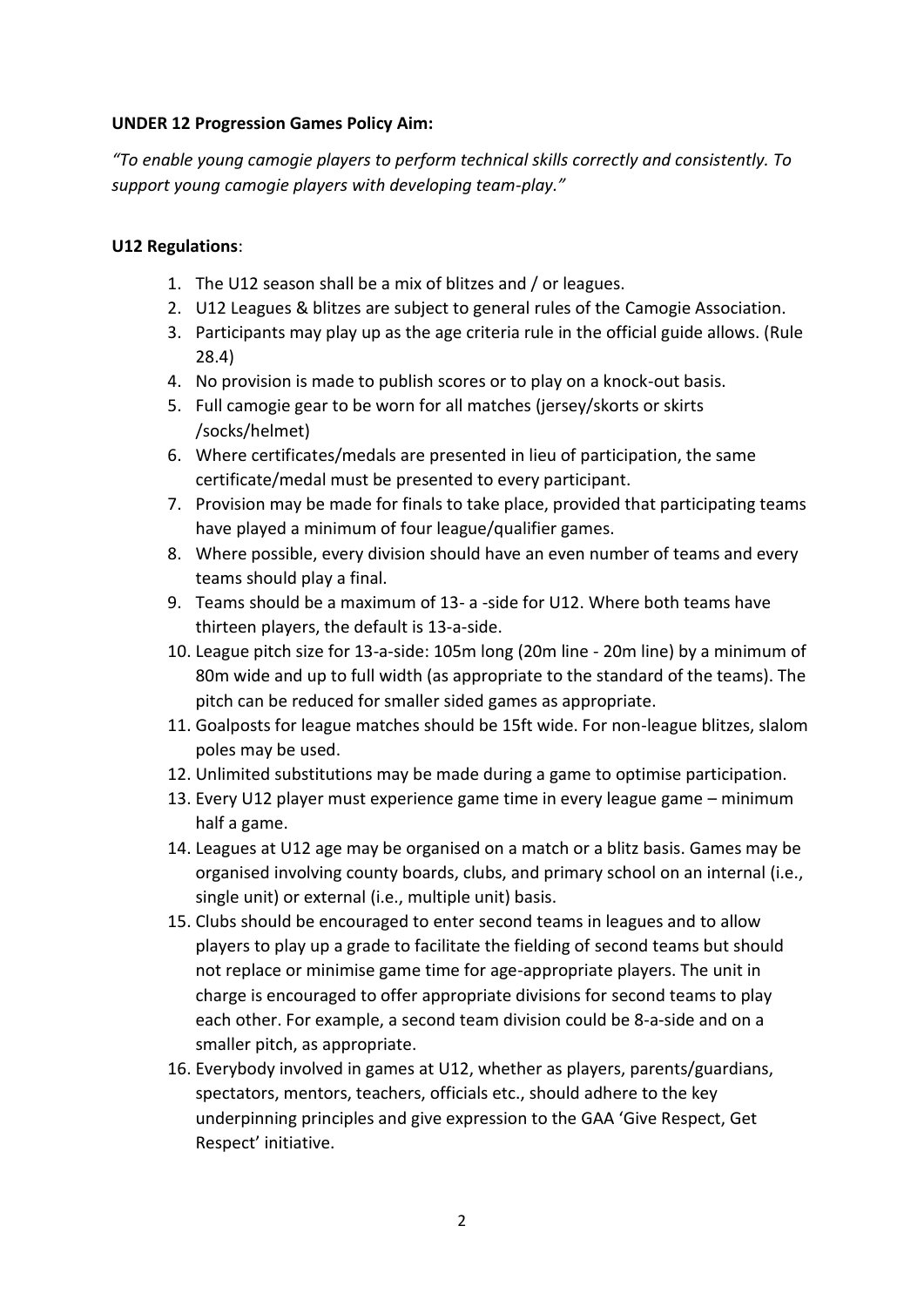### **U12 Playing Rules**

- 1. Team sizes/ participation maximum 13-a-side.
- 2. Each U12 player should play a minimum of half the match.
- 3. Players should rotate positions.
- 4. Unlimited subs and all should get active game time.
- 5. Duration Minimum 10min to maximum 25min per half.
- 6. Sliotar: Progression from the U11 Quick touch sliotar to match ball size four is recommended, or as seen appropriate for your county. Each county Development Committee / Development Officer to decide on the sliotar that is appropriate for its level of development. Default for U12s for national and provincial games is match ball size 4 (to promote more natural striking).
- 7. Frees/'45's / Sideline 'Nearest Player' strike and lift.
- 8. "45s" to be taken form the sixty-five when playing from 20m line to 20m line.
- 9. Default Scoring: two points for over crossbar and three points for goal.
- 10. No rectangle rules apply.

County Development Committee has the authority to modify playing rules in accordance with local needs and standards. Examples:

- One point for a goal and three points for over the bar from play, to encourage the coaching of striking and still promotes everyone to take their own free by giving one point for a pointed free. It also encourages the rotating of goalkeepers.
- Three points for a goal and one for a point. The normal scoring rules of camogie can result in loads of goals scrambled across the line and coaches reacting by putting a strong player in goals to stop in.
- One point per score: should be used where slalom poles are used instead of goalposts with a crossbar.
- One touch and no solo for small-sided blitzes games. Encourages passing and stops the strong players dominating. This is not rarely an issue on a full sized U12 league pitch, 105m x 90m.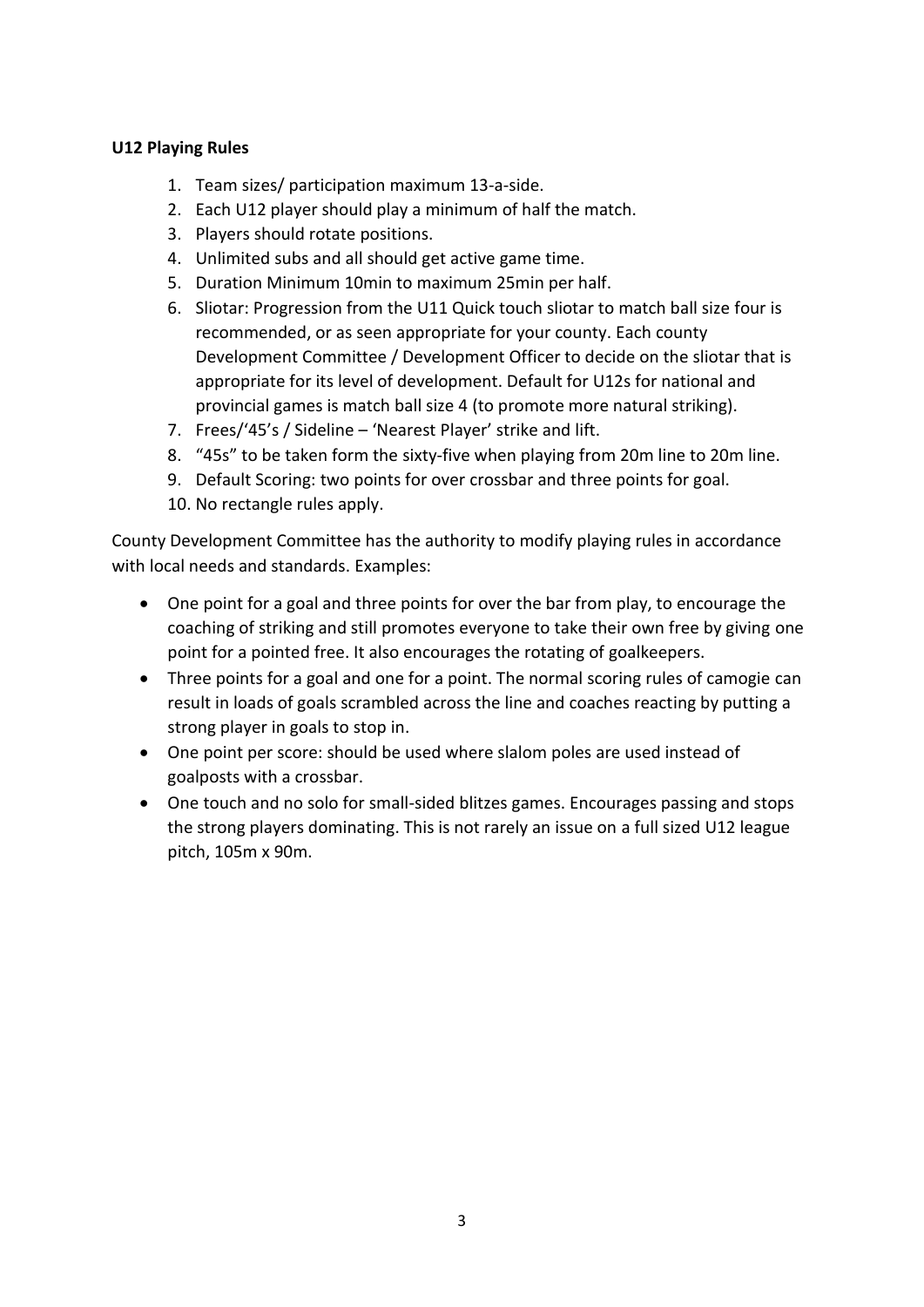### **UNDER 13 Progression Games Policy Aim:**

*"To enable young camogie players at this age to develop their skills and team-play further , while providing them with a period of transition between games development and competitive games programmes."*

The Camogie Association encourages the running of a U13 league on completion of a U12 season , to faciliate this transition period

## **U13 Regulations**:

- 1. U13 Leagues are subject to general rules of the Association.
- 2. Full camogie gear to be worn for all matches (jersey/skorts or skirts /socks/helmet)
- 3. Unlimited substitutions may be made during a game to optimise participation.
- 4. 15-a-side max and 12-a-side min. You play with the number of players the smallest team has.
- 5. Full-sized pitch for 15 v 15 and 14 v 14.
- 6. The pitch can be reduced to 13m-to-13m lines at full width for 13 v 13 and 12 v 12. Or reduce the width to 80m while continuing to use the big goal posts. (Which promotes striking on the run into a bigger target).
- 7. Full playing rules except, all puckouts from the 20m line.
- 8. Sliotar: Size 4
- 9. 25mins a half.
- 10. Provision may be made for finals to take place, provided that participating teams have played a minimum of four league/qualifier games. Where possible, every division should have an even number of teams and every teams should play a final.
- 11. Provision may be made for the presentation of medals, trophies/cups.
- 12. Scoring: One point for a point and three points for a goal.
- 13. Everybody involved in games at U13, whether as players, parents/guardians, spectators, mentors, teachers, officials etc., should adhere to the key underpinning principles and give expression to the GAA 'Give Respect, Get Respect' initiative

County Development committee has the authority to modify rules in accordance with local needs and standards. Examples:

- Full sized goal posts are strongly recommended for players to gain experience to striking into a larger target. It is easier to gain confidence striking on the run into full sized goalpost.
- Where games are 13 v 13 or 12 v 12, consider making the pitch narrower before shortening it. Small goals are a much harder target to score in.
- For matches across county borders or regional / national matches, the above rules are default.